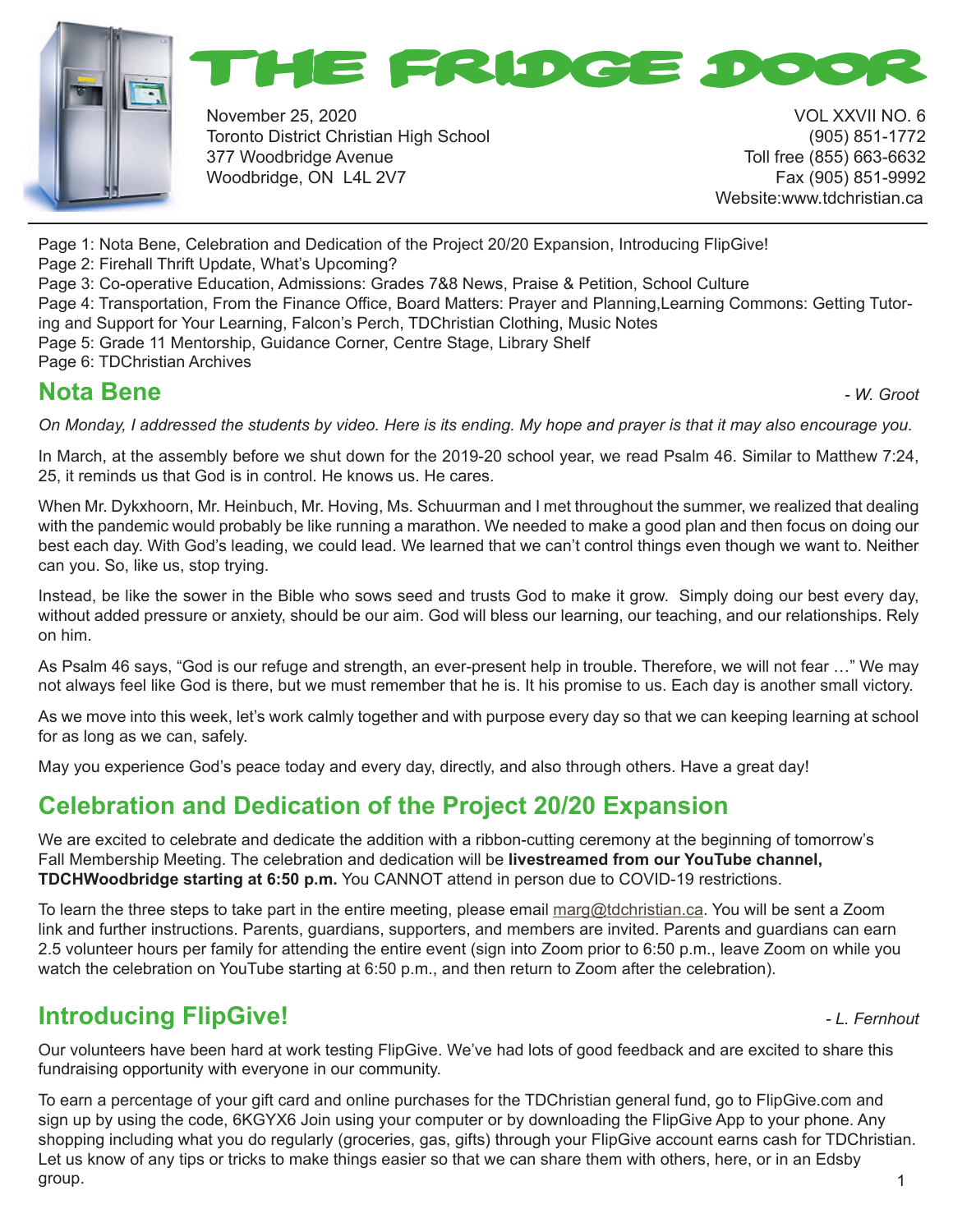**Quad 3 begins** on Tues., Feb. 2 and March break will likely begin on Mar. 13 instead of Mar. 12.

#### Join now at https://flipgive.app.link/teams/join?fundraiser\_name=Brampton%2FHalton+HUB&joincode=6KGYX6. You will earn a \$5 bonus the first time you shop.

Questions? Check with one of our contact persons via Edsby: Johanna DeGier in Brampton, Sondra Burton in Orangeville, or Mary Fantilli in Toronto.

We are looking for volunteers to be contact persons (1 to 2 volunteer hours per month) from the following areas: Richmond Hill, Mississauga/Oakville, Woodbridge/Kleinburg/Bolton, Bradford/Springdale/Holland Marsh. Contact Leanne Fernhout at fernhout@tdchristian.ca to volunteer or to find out more.

#### **FlipGive BIG-earner and Multi-earner!**

An *Esso/Mobil 5 Cents off up to 1000L Fuel Discount Card* costs \$50. When you finish the card after purchasing 1000L (about 20 to 30 tanks of gas), not only will you recoup your \$50, TDChristian will receive \$15!

There are two types of discount cards (which you buy through FlipGive on your computer or via your phone).

1. Buy a one-time-use card from FlipGive. Scan the card you print or scan the code using the FlipGive wallet on your phone every time you purchase gas from Esso/Mobil until it is done.

2. Buy an auto-reload card from FlipGive. When you purchase it, set your card to auto reload when it falls below a certain amount. Earnings occur when the card reloads. As with the one-time card, scan the card you printed or scan the code using the FlipGive wallet on your phone every time you purchase gas from Esso/Mobil

If you prefer, you can also purchase e-gift cards for Esso/Mobil which earn 2% for TDChristian. Auto-reload e-cards are also available and allow you to earn on the reloads. That's a multi-earn opportunity!

Login at FlipGive or download the app right to you phone. Order today! These options make a great gift!

NOTE: This fundraiser is in no way an endorsement by TDChristian of FlipGive and the companies from which it provides earnings for TDChristian. TDChristian does not encourage additional spending beyond the purchases you would normally make or plan.

# **Fire Hall Thrift Update** *- P. Haffenden*

We are opening to TDChristian Members, Alumni, Parents, Guardians and Home Stay Parents for MEMBERS DAYS on Friday, November 27 (10 a.m. to 6 p.m.) and Saturday, November 28 (9 a.m. to Noon).

In order to reserve a spot so that you can make purchases from the vast inventory of donated items available (see photos), go to schoolinterviews.ca and use the code "pbg8w".

#### NOTES due to COVID-19:

- 1. The maximum number of people in your party is FOUR.
- 2. You will be required to sign in at the door when you arrive.
- 3. You must wear a mask.

We look forward to seeing you!

# **What's Upcoming?**

**Celebration and Dedication of the Project 20/20 Expansion (and the Fall Membership Meeting)** is tomorrow at 7 p.m., Thurs., Nov. 26. (See page 1 for more details.)

**Quad 2 Remote Learning Day** is on Fri., Dec. 4. Strategic Planning Team meets at the school.

**Quad 2 Project Day** is on Fri., Dec. 11.

**The Christmas Program** will premiere at 7 p.m. on Thurs., Dec. 17 (YouTube channel, TDCHWoodbridge).

**Christmas Break** starts on Sat., Dec. 19 and ends on Sun., Jan. 2, 2021.

**Quad 2 ends** on Thurs., Jan. 28.

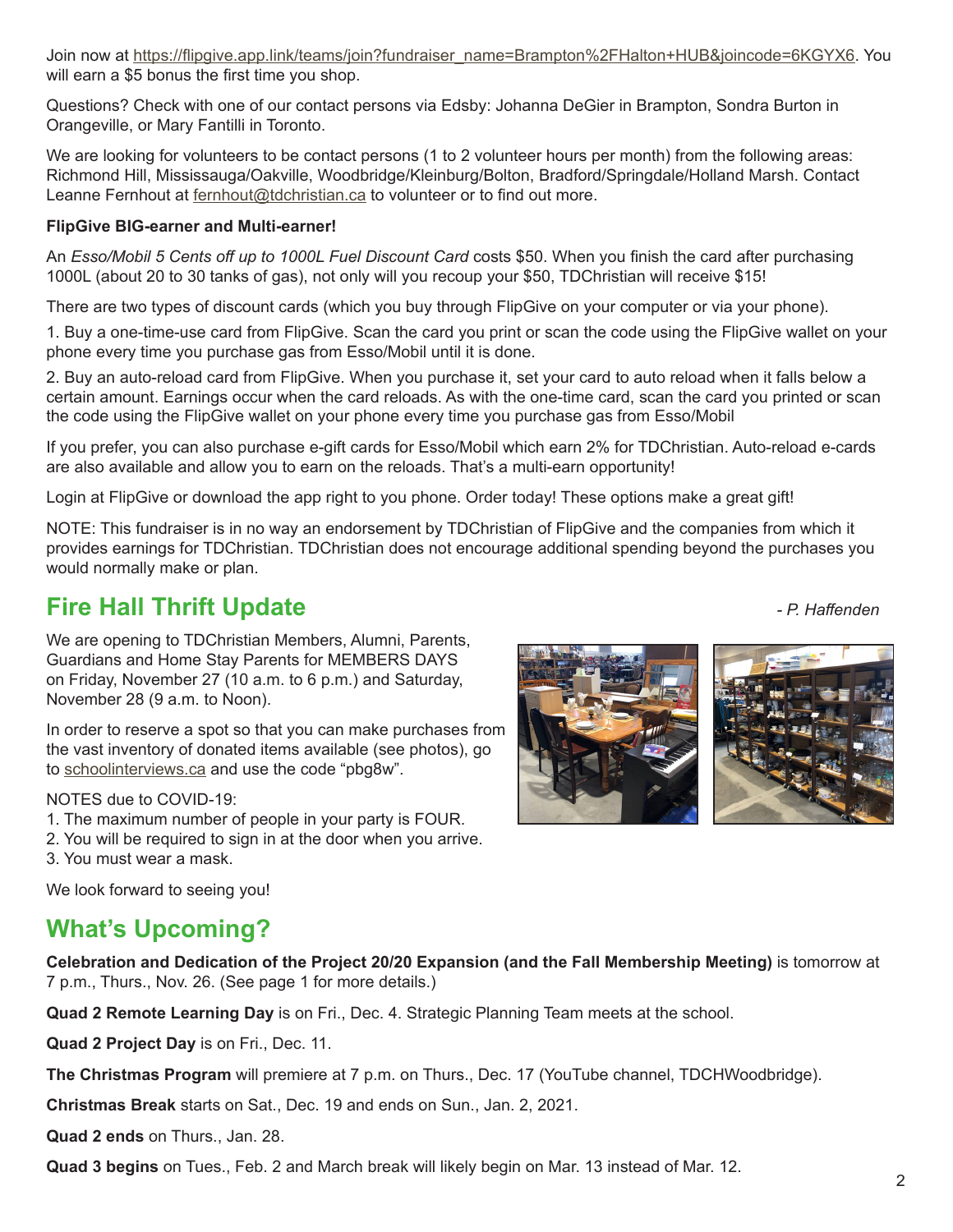# **Co-operative Education: Quad 4 (including going to Manitoulin Island)**

Co-op Education will be offered in Quad 4. Grade 11 or 12 students who are interested in taking the course must arrange their own placement with an employer to be approved by TDChristian. Students who are considering co-op must message Mrs. Dengerink and include their potential co-op placement. Each student's timetable will have to be evaluated to make sure all required courses are being taken or available in quads 2 and 3.

**MANITOULIN ISLAND OPPORTUNITY for Grades 11 and 12 students in Quad 4:** EduDeo has cancelled the International Block trip to Nicaragua due to the pandemic.

In the meantime, Henry Lammers, the International Block teacher from London Christian High has been looking for in-province options. He has been in contact with Daystar Native Christian Outreach on Manitoulin Island. At present, there is a very good chance that students will be able to go on a six week trip there during Quad 4. He is currently in the process of working out the arrangements; it sounds very meaningful and fun. It will likely consist of two co-op credits. There will be a cost for lodging and food on the island. If you like to learn more about this opportunity, email Mr. Groot.

#### **Admissions: Grades 7&8 News** *- P. Schuurman*

"TD in a Box" is a great hit! If you know of someone in grade 7 or 8 who is thinking about attending TDChristian, please let me know by sending their contact info to schuurman@tdchristian.ca. We have a gift for them to help them get a sense of who we are. Supplies are going rather quickly, and the word is that these boxes are "Outstanding!" (real quote, not just me:) Many thanks to the volunteers who helped fill the boxes – it was a fun-filled day!

If you have a child coming to TDChristian for September 2021, please go to http://tdchristian.ca/studentadmissions and then click on "Admissions Application" to complete your online application. If you have any questions at all, please let Patty Schuurman know.

Pass the word around. See our YouTube channel TDCHWoodbridge for why it's exciting to be here!

#### **Praise & Petition** *- E. Dengerink/M. Laswick*

Last week, we were shocked and saddened to learn of the death of OPP office Marc Hovingh. Marc and his wife, Lianne (VanEgmond), are TDChristian graduates of the Class of '86. Please pray for Lianne, their four children, and their community as they mourn the loss of a husband, dad, and beloved community member.

We pray for the people and families in our communities, TDChristian and local, who have loved ones who are not well, mentally or physically. We think especially of those who cannot be visited because they are in a seniors' home, a hospital, or other place.

Grade 12 and 5th year students are working on decisions for next year while managing their course load and their lives outside of school. Please remember them in your prayers.

Grade 7 and 8 day is a highlight of November. This year we could not host students in the building so "TD in a Box" was created and distributed among students in the feeder schools. Please pray that students and parents learn more about all that TDChristian has to offer, as we enfold, engage, and empower young people to learn for service in the light of God's Word so that they seriously consider enrolling their children at TDChristian.

### **School Culture -** *J. Dykxhoorn***</del>**

We are excited for the first of two official celebrations of the Project 20/20 expansion. It will take place on Thursday morning during our morning assembly (which will start at 10:40 a.m.). Watch along on the TDCHWoodbridge YouTube channel and then come back for the second celebration which will be a livestream for the greater TDChristian. The pre-event will begin at at 6:50 p.m.

We continue to look for ways to safely engage and empower our students through various activities and events. TDChristian is participating in the City of Vaughan Toy Drive. **Students can bring in new, unwrapped toys to the school office. Let's fill the back of a pickup truck.** In addition, students are involved in planning various events including Spirit Week and a Ping Pong Tournament.

Clubs continue to meet, following safety protocols, which is a highlight for many students. A group has started planning for Relay for Life. Student leaders are excited about the possibilities that might exist for us to run this event as a school community in the spring. Stay tuned for more details.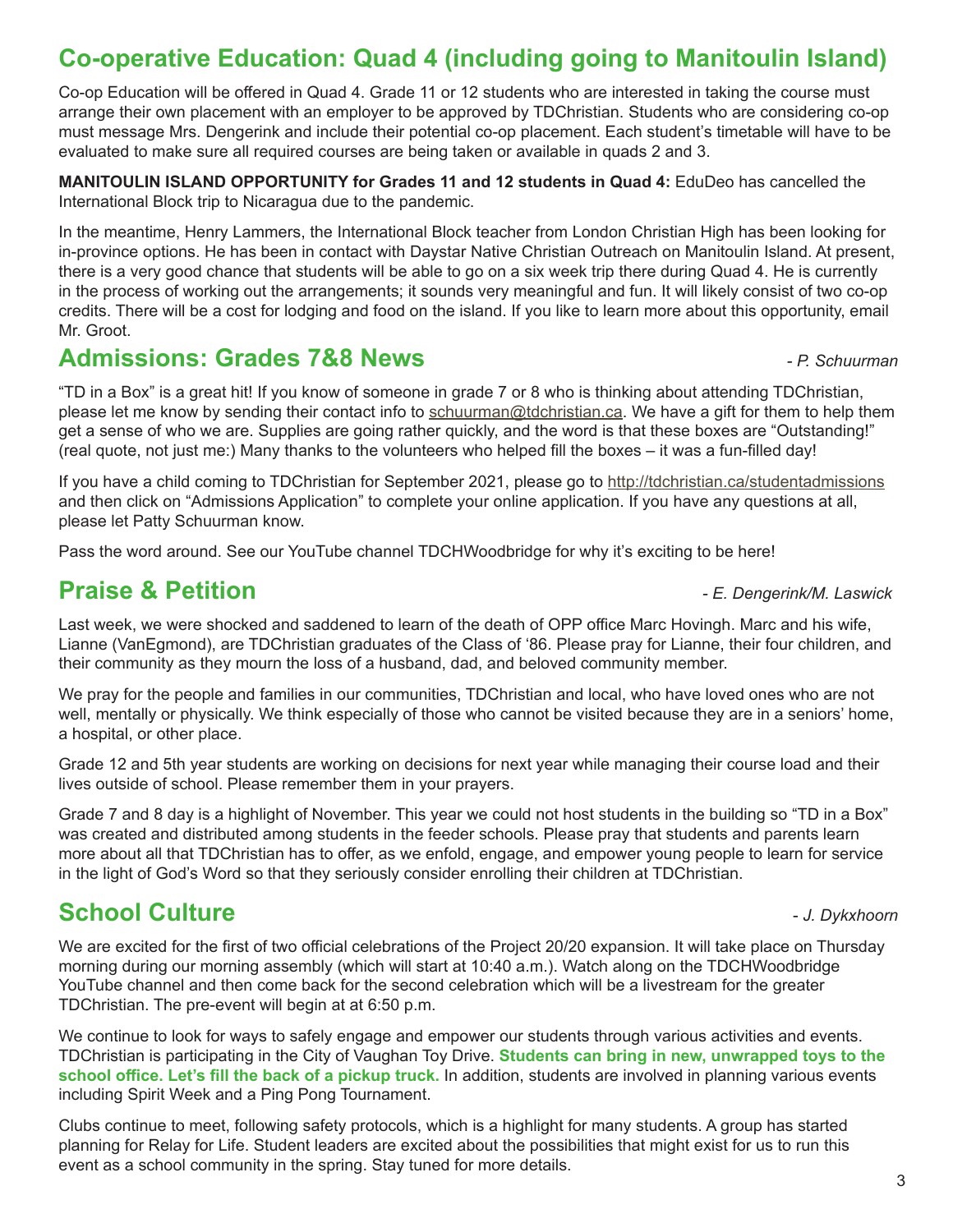# **Transportation 1.** The *Legislation* **CONSCRIPTION CONSCRIPTION CONSCRIPTION CONSCRIPTION CONSCRIPTION CONSCRIPTION**

New seating plans have been implemented for our buses as per the recommendations from the Ontario Government. Overall, drivers have been very happy with the students, the great majority who are wearing their masks and staying in their assigned seats. Thanks to the students who have been and continue to practice these important safety protocols. Keep these good habits up throughout the duration of the pandemic.

# **From the Finance Office**  *AL Rosie AL Rosie*

Tuition payments and donations to the school must be in the mail by Dec. 31, 2020 in order to qualify for a 2020 tax receipt. Cheques or cash received in 2021 will be put towards the 2021 tax receipt.

# **Board Matters: Prayer and Planning** *Prayer and Planning**Property Steve Martin, Board Vice-All*

As we progress through the Strategic Planning process to discern the future path for TDChristian, we recognize the essential need for prayer. We have heard that 'nothing of eternal significance ever happens apart from prayer', and we know that learning for service in the light of God's Word has the potential for immense eternal significance.

God has seen fit to bless the work of TDChristian for close to 60 years. We look forward to a future of even greater impact for his kingdom as we strive to be a light in our community, making his name known and bringing glory to God in all that we do.

We invite you to participate in this critically important planning process by joining our prayer team. Would you be willing to commit to meeting for prayer, either in person or virtually, with other like-minded people to seek God's favour and guidance, as we dream about the TDChristian of the future? The Strategic Planning team would cherish your prayers.

If you are willing to serve on the prayer team, please email Lynne Elliott at elliott@tdchristian.ca.

# **The Learning Commons: Get Tutoring and Support for Your Learning**

**Homework club meets Monday to Thursday from 1:45 to 3:30 pm in our brand-new Learning Commons.** Online homework assistance is also available through Zoom on Tuesdays and Thursdays. At the beginning of Homework Club, simply click on the Zoom link found in the Edsby announcements to receive support for your learning. We are here to help you!

### **Falcon's Perch** *- C. Hoving*

Although we are unable to offer school sports, and despite colder weather, throw on your coats and boots and get outside as much as you can. It is great for your mental health to get some fresh air and a break from the screens and inside.

Thanks to the leadership of a few Grade 12 students, we are finalizing plans for a cohort ping pong tournament that will take place during lunch. More information will be in the morning announcements.

### **TDChristian Clothing**

The cutoff date to get ensure your order is delivered prior to Christmas is this Friday, November 27. To place your order click the link on the Splash Page! or go directly to tdchsestore.com.

### **Music Notes** *- K. Hayward*

Today was the first day of vocal lessons at TDChristian since March. If you are interested in taking lessons, please contact Mr. Hayward ASAP. Lessons are taking place in the new presentation centre where there is plenty of space for physical distancing and the sound is great!

Students interested in singing who have not signed up for choir are encouraged to contact Mr. Hayward ASAP.

As we draw nearer to Christmas, and we contemplate future assemblies and presentations, musically-inclined students are asked to consider contributing their talents. Interested students should contact Mr. Hayward as soon as possible so that arrangements can be made to assess and place performances.

If you have questions or concerns about the Music Program, email hayward@tdchristian.ca.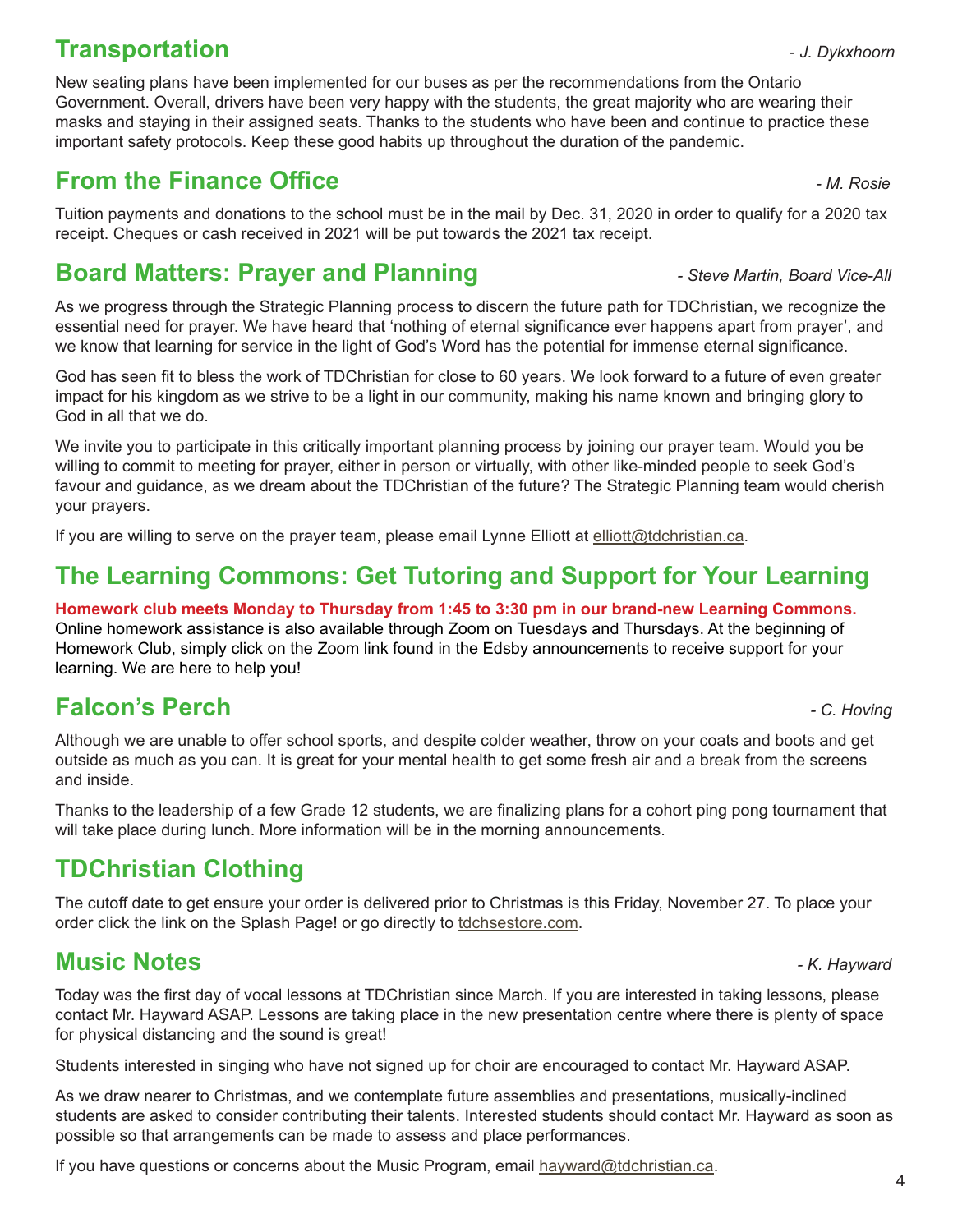# **Grade 11 Mentorship 2020-21** *- S. Van Eerden*

Because of the pandemic, Mentorship looks a little bit different this year.

First and foremost, it is directly connected to English and New Testament classes; only students in those courses are doing Mentorship right now.

Secondly, it only requires a five hour placement which can be completed in one day. In discussion with the students, we have recommended either December 4 or 11, days when the students will be not be learning in school. Alternatively, students may find it more convenient to complete their hours during the Christmas Break.

The entire project for Quad 2 students is due on January 6. Details of Mentorship can be found on Edsby in the English class library.

#### **Guidance Corner** *- E. Dengerink*

Application time is here!

Students have received the necessary information to help them with their applications. Students may also book an appointment with their guidance counsellor for assistance.

- Ontario Public Universities January 15, 2021 for equal consideration
- Ontario Community Colleges February 1, 2021 for equal consideration
- Christian Universities and Colleges usually having rolling application deadlines.
- Universities and Colleges outside of Ontario also have their own deadlines. Check their websites and apply soon.

Students who are applying to schools outside of Ontario or a Christian institution should contact Guidance so that their transcripts can be sent to the desire schools.

Grade 12 students should be checking the Grade 12 Guidance group for information about Virtual Open Houses and scholarships regularly.

#### **UNIQUE EXPERIENCES**

**SHAD Canada is a STEAM and entrepreneurship program for students in Grade 10 and 11.** It attracts students with high aptitudes for risk taking, curiosity, excellence and resilience, and prepares them to take on social and economic challenges. The month–long program includes a real-world design challenge that asks students to work on issues such as food security, water management and waste. See shad.ca for more information. The application deadline is December 7, 2020.

#### **SUMMER OPPORTUNITIES**

**If you are in Grade 11 or 12, consider taking EXPLORE.** This five-week intensive immersion program is adapted to all skill levels. It is an opportunity to travel, learn and practise your French while discovering a new culture. The \$2800 bursary (available to all applicants) pays for most of the cost. Students can also apply to **Languages at Work**, which provides opportunities to work in the host community following the Explore program. Check myexplore.ca.

**YOUTH EXPLORE** is a three-week intensive French-immersion program that is offered during the summer for people with any skill level in French. Explore (ages 13 to 15) participants are awarded a place and funding which covers tuition fees for the course, instructional materials, meals, and accommodation. Students discover another region of Canada while learning French in classes adapted to their language level. Check myexplore.ca for more information.

#### **Centre Stage** *Centre Stage**AR. Peters* **<b>***PR. Peters*

Every night, after regular classes have finished for the school day, the lights are still on in the Black Box. On Mondays, the Senior Improv Team meets. On Tuesdays and Thursdays, the Junior Team meets. The teams are preparing for the Canadian Improv Games tournament (hopefully) to be held this spring. On Wednesdays, the cast and crew of "The 39 Steps" rehearses for this hilarious production, coming up (most definitely!) in 2021.

#### **Library Shelf** *- J. Knibbe*

Outstanding Textbooks and Library Books: Please return any library books and textbooks that belong to TDChristian.

**Book Club** plans to meet once more before the Christmas break. We just finished "And Then the Sky Exploded" which presents the story of a boy who wrestles with the opposing realities of the human tragedy of Hiroshima and the fact that his great grandfather worked on the Manhattan Project.